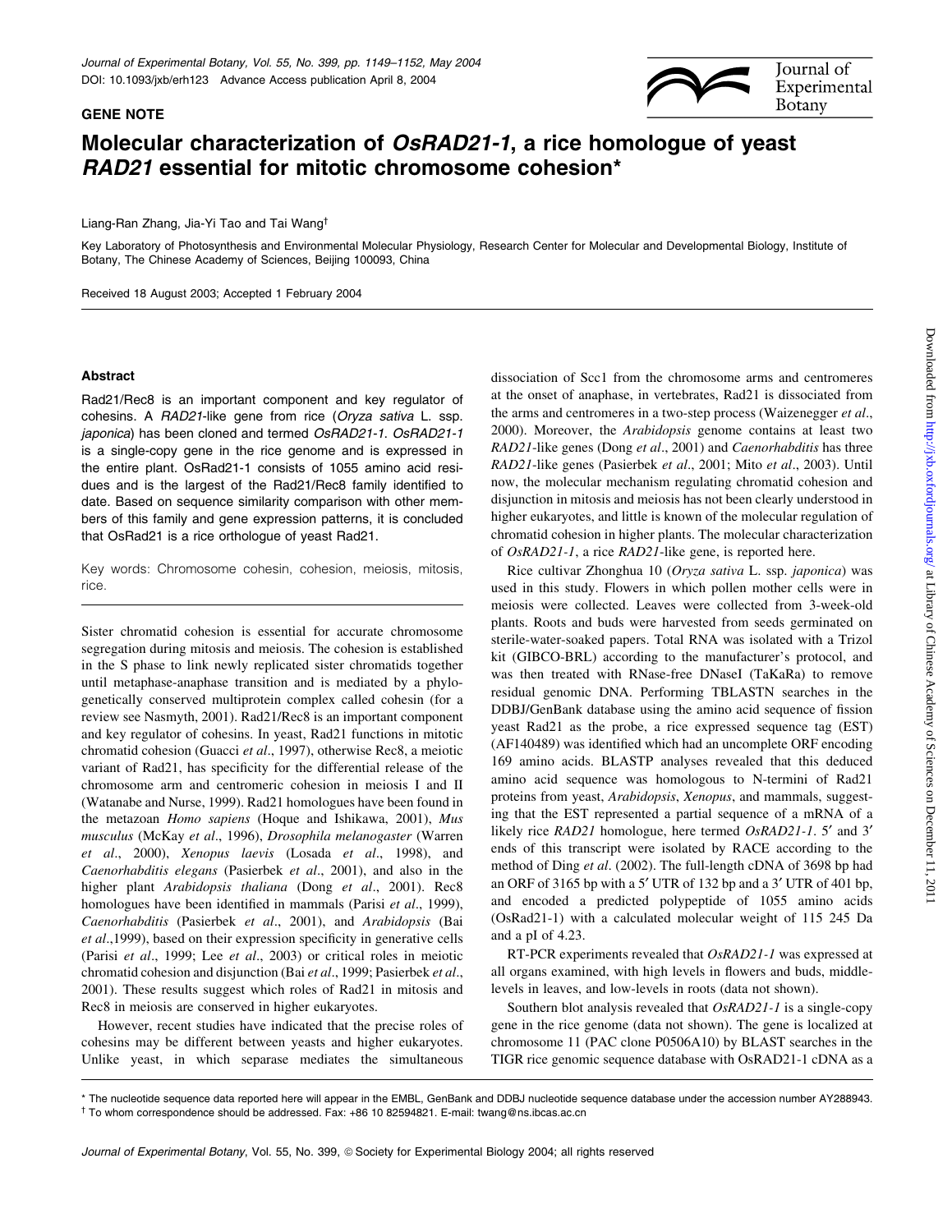query. Comparison of this cDNA to the genomic DNA sequence revealed that a 10 kb genomic DNA sequence spanning all exons represents OsRAD21-1, which is composed of 14 exons and 13 introns. These introns were spliced out by canonical GT-AG sites.

There is great variation in the size of exons and introns of this gene. The largest exon is 776 bp long (exon 6) with the smallest one of 34 bp (exon 11). In introns, the largest one is 2960 bp in length (intron 1), whereas the smallest one is 83 bp long (intron 7).



A

B

| SpRec8             | MEYNODVITKEKGGMGVIMLAATLGSKHSLRKLHKKDIMSVDIDEACDFVAFSPEP<br><b>IALRISSNI</b>         | 65  |
|--------------------|--------------------------------------------------------------------------------------|-----|
| SpRad21            | <b>MALRISGOT</b><br>.MEYSEATLISK. KGPIAKVWIAAHWE<br>. KKISKVOTLHTSIEOSVHAIIVTEETAP.  | 60  |
| Soc1               | NIPRGSVIOTHIAESAKEIAKASGCDDESGDNEYITLRTSGEL<br>MVTENPORLTVLRIJATNKGPI POTMI PISNMS   | 74  |
| OsRad21-1          | MFYSOFTILAK, KGPLGTTWTAAHLE<br>RKLRKNOVADTDIGVSVDSIIIFPEVP.<br><b>TALRISSHI</b>      | 59  |
| Syn2               | . KKI KKSOVKATHI PSSVDOJILOKELDA<br><b>LTYRVLAYL</b><br>MEYSHCLVSR.KGPLGAJMVAAYFF.   | 60  |
| Syn3               | MEYSHTLIAR, KGPLGTVWCAAHVH<br><b>IALRISSHI</b><br>ORLKKSOYTSINIPDTVDNIMFPEVP.        | 59  |
| HsRad21            | MEYAHEVISK, RGPLAKIMIAAHWD<br>.MALRISGHL<br>KKLIIKAHVFECNLESSVESIIISPKVK.            | 59  |
| MmRad21            | MEYAHEVI SK. RGPI AKTNI AAHND<br>.MALRISGHI<br>KKLIIKAHVFECNLESSVESIILSPKVK.         | 59  |
| XRad21             | MFYAHFVILSK, RGPIAKTMIAAHWD<br>KKLITKAHVFECNLESSVESTICPKVK<br>.MALRTSGHL             | 59  |
| DmRad21            | MEYEHI ILAK, KGPLARIMLAAHMD<br>.IALRISGHL<br>.KKITKAHVFETNIEKSVEGILOPKVK             | 59  |
| $Coh-2$            | MEYAOFVILAK.KGPIAKVMIAAHWE<br>KKUTKAOIFETDVPOAIEEVIRPKVK.<br>.MALRTVGHL              | 59  |
|                    | 49.49.49                                                                             |     |
| SpRec8             | MIGVIRWAHOYSFFHSQVSTLHLRVRKELDHFTSKPFKNIDIQN EQTNPKQLLL                              | 120 |
| SpRad21            | MLGVVRIYSRKARYILEDCTEALMRLKMSFQPGQVDMIEPA.TALQSLKGKDAVTQSANLT                        | 120 |
| Soc1               | LOGTVRVYSKÖATELLTIDIKOTLTKISMLEKTSOKMTSTVNRLNTV                                      | 120 |
| OsRad21-1          | MIGVVRIYSRRVNYIFHVCSEALLKIKQAFRSTAVDLPPEESTAPYHSITLPETFHLDDF                         | 119 |
| Syn2               | LIGVVRIYSKKVDFIFDDCNKALIGVKEFVAKERNREKTGVSLPASIECFSIALPERFEL                         | 120 |
| Syn3               | LWGVVRIYSKKVDYIYNDWNLLNIWVAKAFNSTQVNLPEDARQAPPESVTLPQALNLDEF                         | 119 |
| HsRad21            | LIGVVRIYHRKAKYILACONEAFIKIKMAFRPGVVDLPEENREAAYNAITLPEEFHDFDQP                        | 120 |
| MmRad21            | LUGVVRIYHRKAKYILLADONEAFIKIKMAFRPGVVDLPEENREAAYNAITLPEEFHDFDQP                       | 120 |
| XRad21             | LIGVVRIYHRKAKYILLADONEAFIKIKMAFRPGVVDLPEENREAAYNAITLPEEFHDFDQP                       | 120 |
| DmRad21            | LIGVVRIYSRKAKYLLADONEAFVKIKMAFRPGMVDLPEGHREANVNAITLPEVFHDFDTA                        | 120 |
| $Coh-2$            | LIGTVRIYSKKTRYTILADTNEAYQKMKINFRNGFSFEVDIP.ENAEIEEDFSNFIDKYNITV                      | 120 |
|                    | A 0 0 0 0                                                                            |     |
| SpRec8             | MEYNODVIITKEKGGVGVIWIPATILGSKHSLRKLHKKDIMSVDIDEACDEVAFSFEP.LAIRLSSNIMIGVTRV          | 72  |
| Syn1               |                                                                                      | 66  |
| HsRec8             | MFYYPNVLORHTGCFATITVILAATRGSRLVKREYLRVNVVKTCEETIINYVLVRVOPPOPGIERPRFSILYLSAOLOTGVIRV | 80  |
| MmRec8             | MEYYPNVLQRHTGCFATIWLAATRGSRLVKREYLNVNVVKTCEEJLNYEQVRVOPPVAGLFRPRFSLYLSAQIQ1GVIRV     | 80  |
| CeRec <sub>8</sub> | .MVVSAEVIRKDAVEHVÄNTIGIGDSKKISRREILDONLPELCHSIIEMVPERHRGSATKTGIMILISILITYGTVLI       | 75  |
|                    |                                                                                      |     |
| SpRec8             | WAHQYSFFHSQVSTLHLRVRKELDHFTSKPFKNIDIQNEQTNPKQLLL                                     | 120 |
| Syn1               | YERKVKLIFTÁJVNRFLVEINGAWRTKSVPDPTLLPKGKTHARKEAVTLPENEE                               | 119 |
| HsRec8             | YSQQOQYILAEDIQHILERLHRAQLQIRIDMETE.LPSLLL                                            | 119 |
| MmRec8             | YFOOOOYIIVEDIOHILEHLHRAOLRIRIDMEEADLPSLLL                                            | 120 |
| CeRec <sub>8</sub> | HOVOVDELKRIVEKLKELMKKKSFILLMAERFDRNOELORKEDKF                                        | 120 |
|                    |                                                                                      |     |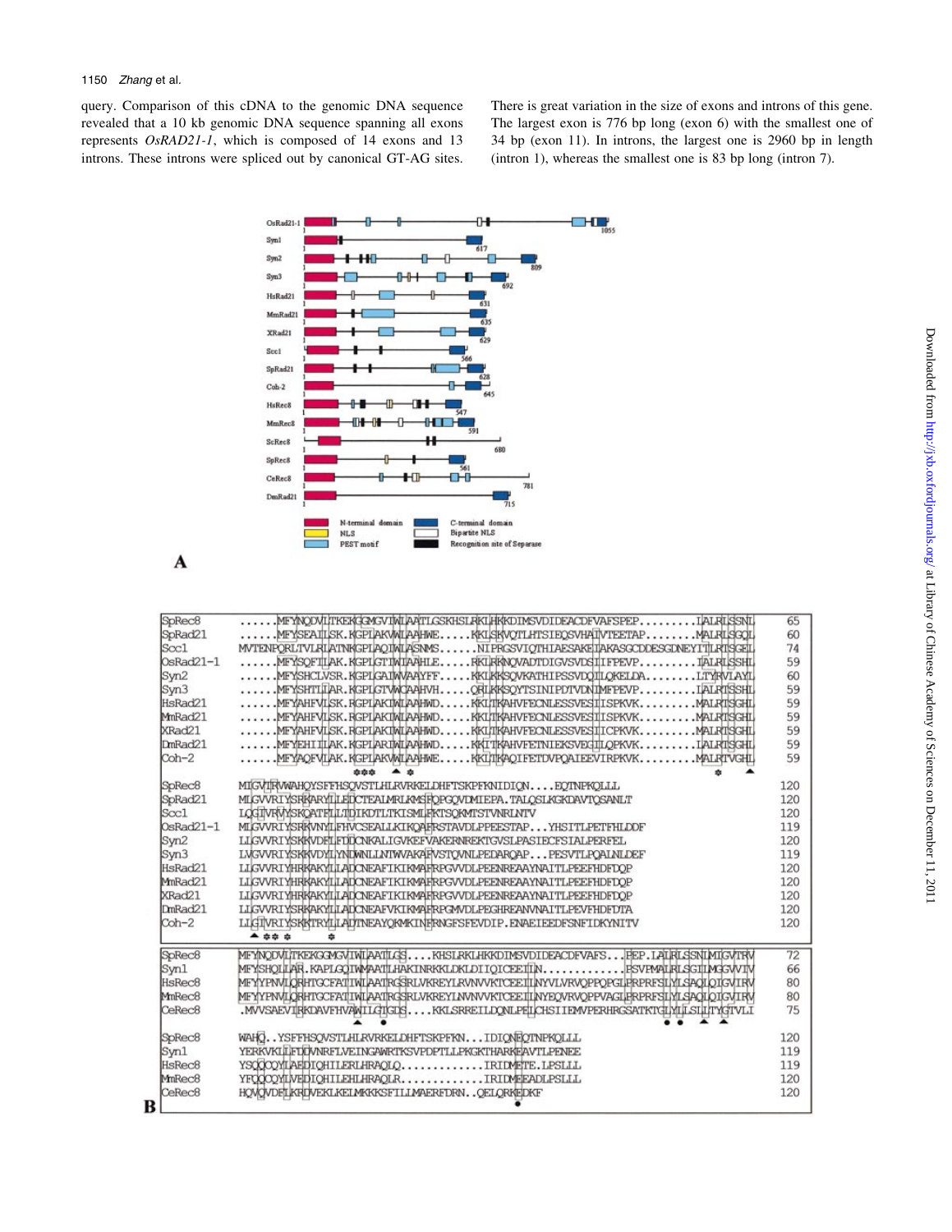Predicted OsRad21-1 is a relatively hydrophilic protein and has an entire N-terminal domain (Pfam 04825) and a C-terminal domain (Pfam 04824), which are conserved in previously identified Rad21/ Rec8 proteins and proposed to be involved in the interaction with Smc1-Smc3 heterodimer during cohesion establishment (Nasmyth, 2002; Gruber et al., 2003). In addition, This protein contains (1) two potential bipartite nuclear targeting motifs at positions 602 (KRPRLTSKSTTPKRKVQ) and 998 (RKSVAIDHLLSGKTRKE), (2) one potential cleavage site of separase at position 634 (LISTEDIRRIR), (3) multiple proposed phosphorylation sites of casein kinase II, protein kinase C, and tyrosine kinase, and (4) a PEST motif (Fig. 1A), which acts as a signal for rapid protein degradation via the ubiquitin-26S protease pathways (Rechsteiner and Rogers, 1996).

Multiple alignments of OsRad21-1 with other Rad21/Rec8 sequences revealed which similarity mainly occurred in their Nand C-terminal regions with the greatest similarity at their N-termini. The central regions of these proteins exhibited quite low similarity with great variation in length. The N-terminal domains (Pfam 04825) and the C-terminal domains (Pfam 04824) of these Rad21/ Rec8 proteins isolated to date were identified further. Pfam 04825 is present in all these proteins, whereas Pfam 04824 is present in all but ScRec8 and CeRec8 (Fig. 1A). The function of ScRec8 has not yet been identified, whereas CeRec8 has been identified as being essential to Caenorhabditis meiotic chromosome cohesion and segregation (Pasierbek et al., 2001). Therefore, it seems highly possible that Pfam 04825 is a key functional domain of Rad21/Rec8 proteins in regulating the establishment of cohesion. Based on these analyses, a pairwise comparison of 240 aa N-terminal regions, containing Pfam 04825, of OsRad21-1 and other Rad21/Rec8 proteins was used to estimate OsRad21-1 as Rad21-like or Rec8 like. This comparison revealed that OsRad21-1 was closest to the Rad21 proteins from yeast and Arabidopsis, with 25%, 38%, 42%, 43%, and 35% similarity to Scc1, SpRad21, HsRad21, MmRad21, and Syn3, respectively, compared with 17%, 23%, 23%, 21%, and 27% to each corresponding meiotic variant, respectively.

Furthermore, conserved residues were analysed in the N-terminal domain regions of Rad21 and Rec8 proteins by optimal alignments. Some conserved residues were readily identified to be invariant in all Rad21 proteins and not in Rec8 proteins, and vice versa (Fig. 1B). OsRad21-1 and other Rad21 proteins share identical residues G, P, L, A, R, V, R, Y, and L (12G, 13P, 14L, 20A, 55R, 65V, 66R, 68Y, and 75L in SpRad21) (Fig. 1A), whereas Rec8 proteins have identical residues T, L, L, L, and E  $(^{23}T, ^{59}L, ^{61}\overline{L}$ , and  $^{111}E$  in SpRec8) (Fig. 1B) except that both share identical residues W, L, and G (taking SpRec8 as reference at positions 19, 65 and 68) (Fig. 1B). All

data suggest that OsRad21-1 is probably a rice orthologue of yeast Rad21.

Interestingly, besides OsRAD21-1, three other RAD21-like genes have been identified (AY 371047, AY371048, and AY371049) from rice. In order to understand the biological function of these genes in regulating mitosis and meiosis, further experiments, including chromosome localization of proteins and knock-out of these genes by RNAi, are underway.

## Acknowledgement

This research is supported by The Ministry of Science and Technology (grant numbers G1999011604, 2002AA224151, and 2002AA2Z1001-15)

## **References**

- Bai X, Peirsion BN, Dong F, Cai X, Makaroff CA. 1999. Isolation and characterization of SYN1, a RAD21-like gene essential for meiosis in Arabidopsis. The Plant Cell 11, 417-430.
- Ding ZJ, Wu XH, Wang T. 2002. The rice tapetum-specific gene RA39 encodes a type I ribosome-inactivating protein. Sexual Plant Reproduction 15, 205-212.
- Dong F, Cai X, Makaroff CA. 2001. Cloning and characterization of two Arabidopsis genes that belong to the RAD21/REC8 family of chromosome cohesin proteins. Gene 271, 99-108.
- Gruber S, Haering CH, Nasmyth K. 2003. Chromosome cohesin forms a ring. Cell 112, 765-777
- Guacci V, Koshland D, Strunnikov A. 1997. A direct link between sister chromatid cohesion and chromosome condensation revealed through the analysis of MCD1 in S. cerevisiae. Cell 91, 47-57.
- Hoque M, Ishikawa F. 2001. Human chromatid cohesin component hRad21 is phosphorylated in M phase and associated with metaphase centromeres. Journal of Biological Chemistry 276, 5059-5067.
- Lee J, Iwai T, Yokota T, Yamashita M. 2003. Temporally and spatially selective loss of Rec8 protein from meiotic chromosome during mammalian meiosis. Journal of Cell Science 116, 2781-2790.
- Losada A, Hirano M, Hirano T. 1998. Identification of Xenopus SMC protein complexes required for sister chromatid cohesion. Genes and Development 12, 1986±1997.
- McKay MJ, Troelstra C, van der Spek P, Kanaar R, Smit B, Hagemeijer A, Bootsma D, Hoeijmakers HJ. 1996. Sequence conservation of the rad21 Schizosaccharomyces pombe DNA double-strand break repair gene in human and mouse. Genomics 36, 305-315.
- Mito Y, Sugimoto A, Yamamoto M. 2003. Distinct developmental function of two Caenorhabditis elegans homologs of the cohesin subunit Scc1/Rad21. Molecular Biological Cell 14, 2399-2409.
- Nasmyth K. 2001. Disseminating the genome: joining, resolving, and separating sister chromatids during mitosis and meiosis. Annual Review of Genetics 35, 673±745.
- Nasmyth K. 2002. Segregating sister genomes: the molecular biology of chromosome separation. Science 297, 559-565.
- Parisi S, McKay MJ, Molnar M, Thompson MA, van der Spek PJ, van Drunen-Schoenmaker E, Kanaar R, Lehmann E, Hoeijmakers JH,

Fig. 1. (A) Schematic domain structure of OsRad21-1 and other proteins of the Rad21/Rec8 family. The conserved N- and C-terminal domains were determined by RPS-BLAST. Potential nuclear localization signal (NLS) and bipartite NLS were identified by PredictNLS. The potential recognition sites of separase were predicted according to this motf (XXS/E/DXEXXRXXX). PEST motifs were identified by PESTfind program. (B) Multiple alignments of the conserved N-terminal domain regions of Rad21 (upper panel) and Rec8 (lower panel) proteins from different species. Gaps introduced to maximize the alignment are marked with dots. Numbers on the right indicate the position of the amino acid residues of each polypeptide. Identical residues in both Rad21 and Rec8 proteins are highlighted with solid arrowheads, and only in Rad21 proteins or in Rec8 proteins with 'stars' or 'filled circles', respectively. These sequences are shown here as follows: OsRad21-1 (this study, Oryza sativa, accession number AY288943); Syn1, Syn2, and Syn3 (A. thaliana, accession numbers AF080619, AF281154, and AF281155); HsRad21 and HsRec8 (H. sapiens, accession numbers NM\_006265 and NM\_005132); XRad21 (X. laevis, accession numbers AF051786); MmRad21 and MmRec8 (M. musculus, accession numbers NP\_033035 and AAF69524); Coh-2 and CeRec8 (C. elegans, accession numbers NM\_062435 and CAB05309); Scc1 and ScRec8 (S. cerevisiae, accession numbers U23759 and NP\_15332); SpRad21 and SpRec8 (S. pombe, accession numbers CAA19348 and AB018077); and DmRad21 (D. melanogaster, accession number NM\_143900).